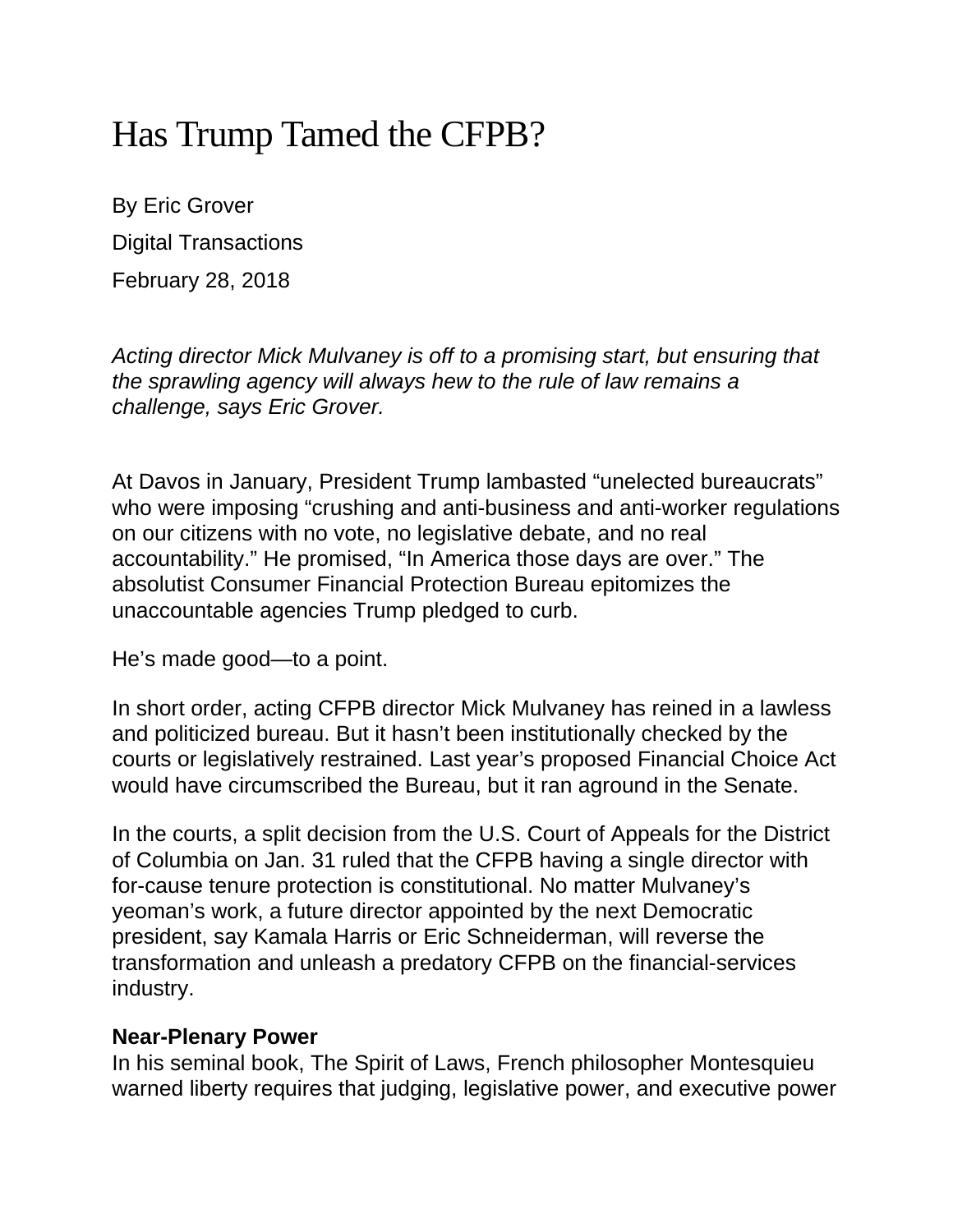be separate. Influenced by Montesquieu, James Madison in The Federalist Papers wrote that "all powers, legislative, executive, and judiciary, in the same hands" is "the very definition of tyranny."

The absolutist CFPB is Madison's nightmare. Its architects insulated it from constitutional checks and balances. It writes its own budget, drawing funds from the Federal Reserve, and is run by a single director with what one Congressman called "unchecked unilateral powers."

The Bureau has brazenly abused its near-plenary power, suppressing credit availability for the underserved, inhibiting financial-services innovation, subjecting firms and industries it didn't like to regulatory waterboarding, and making a mockery of the rule of law.

Regulators are duty-bound to enforce the law. Their politics should be irrelevant and not discernible. However, with former director Richard Cordray at the agency's helm, politics infused everything.

Dodd-Frank banned the Bureau from regulating auto dealers' finance programs. Nevertheless, the CFPB went after Ally Bank's wholesale autofinance business, concocting charges of racial discrimination when it didn't know borrowers' race and had no evidence of intent to discriminate.

Mortgage lender PHH contended the Bureau's interpretation of the Real Estate Settlement Procedures Act (RESPA) and a \$109 million fine were illegal and its structure unconstitutional. On Jan. 31, the D.C. circuit, en banc, unanimously rejected the CFPB's reinterpretation of the RESPA. However, worryingly, it ruled 7 to 3 that the Bureau's structure, with a single director only removable for malfeasance, is constitutional. If not overturned, this decision would greenlight Congress to put additional administrative agencies outside the president's control.

## **Zero Dollars**

Mulvaney's appointment as acting director after Cordray's departure was a watershed.

His Jan. 23 memo to all hands declared the CFPB's days of "pushing the envelope" of the law in the name of the "mission," as it did under Cordray, are over. He quoted the great lawyer Sir Thomas More in A Man for All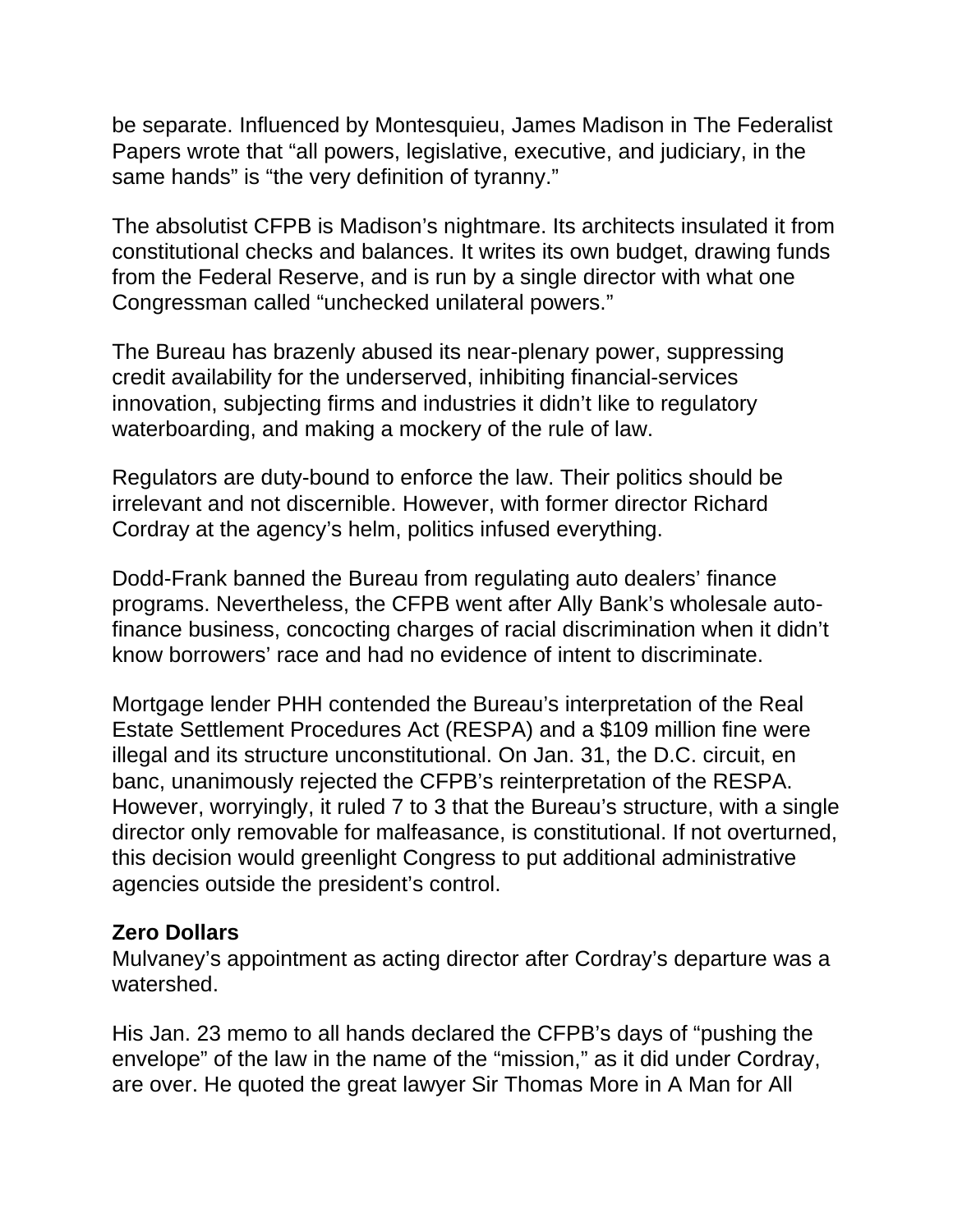Seasons to underscore his point that there would be no more going after real or imagined bad guys regardless of the law.

Out of the gate, Mulvaney put a 30-day freeze on hiring and new rulemaking. He requested zero dollars from the Fed for the second quarter of fiscal 2018, intending rather to draw upon a reserve that the CFPB had, arguably unlawfully, built up, totaling \$177 million.

He's put the CFPB's payday-lending and mortgage-data rules on hold for further review.

Mulvaney instructed staff to cease using civil investigative demands to launch fishing expeditions and bully targets. He instructed that staff rulemaking abide by the Administrative Procedures Act.

He also ordered staff to avoid rule-making by enforcement, which under Cordray was common practice. Justice requires that men know the law before being subject to it.

But Mulvaney won't be there forever.

Trump will nominate a 5-year director. George Mason law professor Todd Zywicki and former Republican Congressman Randy Neugebauer, both CFPB critics, were rumored to be candidates. Either would provoke fierce opposition from Sen. Elizabeth Warren, who pushed for creation of the CFPB, and her ideological kin.

Candidates potentially more palatable to the left have been mentioned, like Ohio state lawmaker Jonathan Dever, former Bush Treasury official Dan Iannicola, and National Credit Union Administration Chairman J. Mark McWatters. If, however, they don't provoke outrage, or at least counterfeit outrage, from Warren, there's a problem.

## **Restricted Mandate**

So, can the Bureau be permanently tamed?

There aren't enough votes in Congress to eliminate it. However, if Republicans hold the House in November and win a working majority in the Senate, there may be sufficient votes to bring it to heel. That would entail a number of changes.